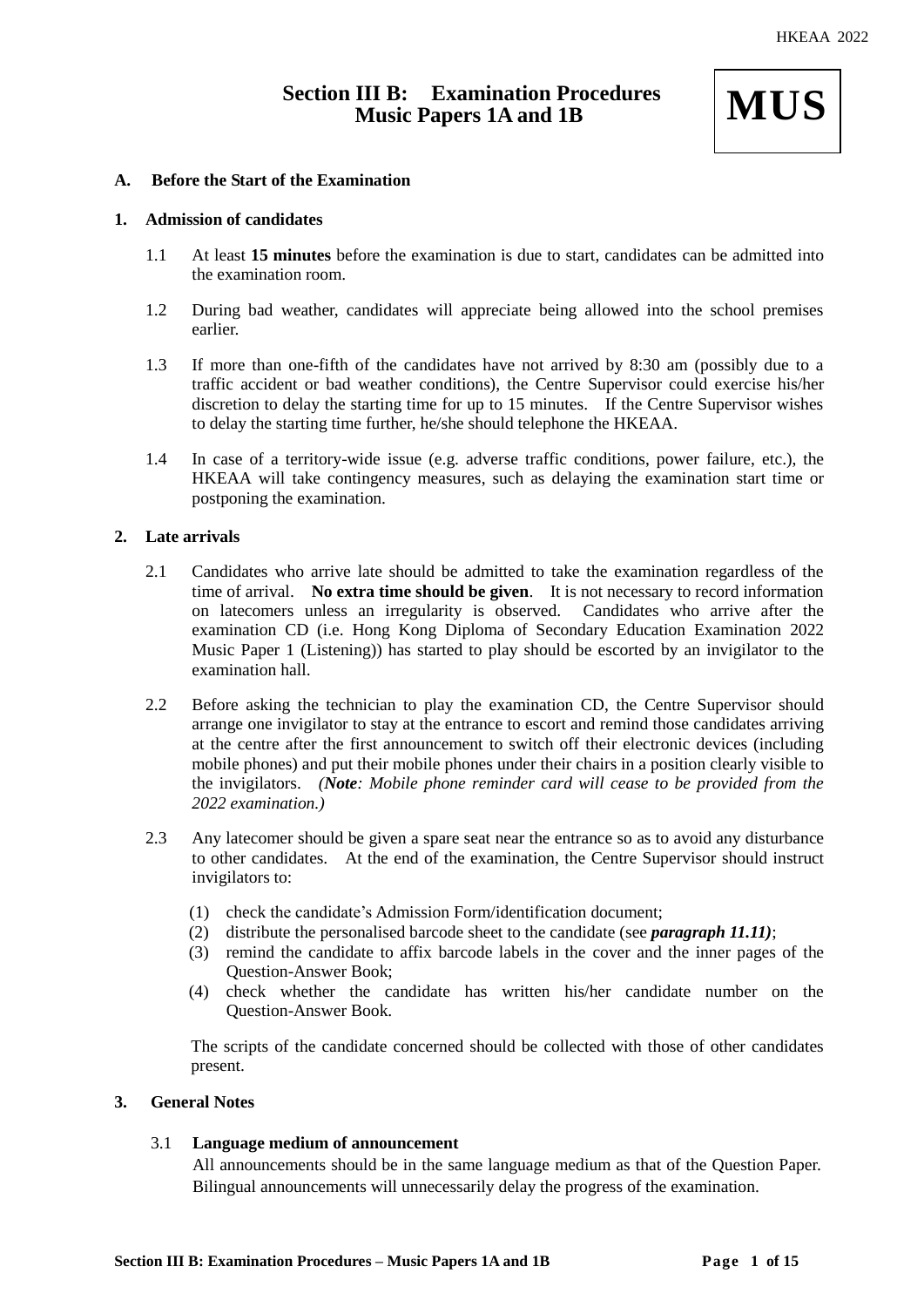- 3.2 Music Paper 1 (Listening) contains Part A and Part B. Each part will be conducted in a separate session with a break between the two sessions. An individual examination CD will be used for each part of the paper. The instructions and announcements for both Part A and Part B are generally the same. The differences are specifically marked in this document.
- 3.3 Candidates should put down their candidate numbers and affixed barcode labels according to the Centre Supervisor's instructions before the start of the examination. Candidates who fail to stick the barcode label(s) on the scripts as instructed will risk a mark penalty on the paper concerned and the possibility of their answers **not** being marked.

# **4. First announcement (Recording of Examination Proceedings using the Public Examinations Communication and Support System (PECSS))**

- 4.1 The first announcement should be made when the majority of candidates have been admitted and seated. Before making the first announcement, **the Centre Supervisor should arrange one invigilator to stay at the entrance and remind the latecomers to switch off their mobile phones**.
- 4.2 Announce:

# **All subjects/papers**

You are going to sit the HKDSE **Music Paper 1A/Paper 1B (English version)**  examination and the examination centre number is (e.g. A0001). Put up your hand now if the announced subject/paper/language version/centre information is different from that stated on your Admission Form. (Pause) Please note that you will not be allowed to move to a suitable centre after you have read the question paper. You have to stay and work on the version of question paper available at this centre. (Pause)

The 'Public Examinations Communication & Support System' has been set up at this examination centre. The centre conditions and examination proceedings will be recorded. Only authorised persons of the HKEAA can view, store or handle the recordings. The recordings will be destroyed upon closing of the examination year.

4.3 In case a candidate claims that the subject/paper/language version/centre information announced by the Centre Supervisor is different from that stated on his/her Admission Form, the **Centre Supervisor should arrange an invigilator to distribute the 'Notes for Wrong Centre or Wrong Version Candidates'** (**SR3(Notes) -** see *Specimen 40*) to the candidate concerned and let him/her decide whether or not to remain sitting the examination in this centre. For handling cases of wrong centre/wrong version candidates, please refer to *Section IV paragraphs 15 and 16*.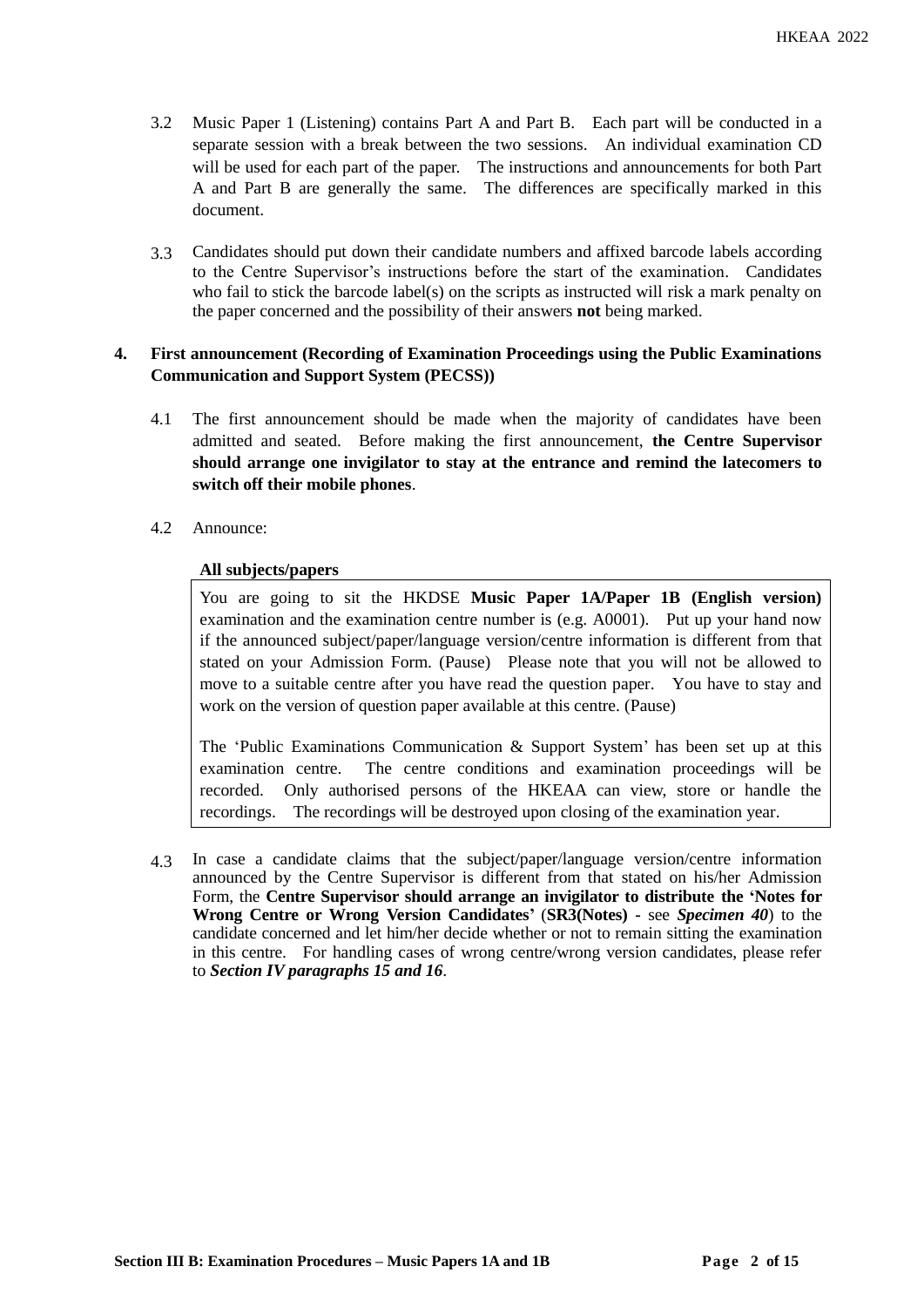# **5. Second announcement (Checking of personal belongings)**

Announce:

## **All subjects/papers**

Check that you have taken the correct seat according to the seat number as stated on your Admission Form. Place your Admission Form and Identity Card or identification document on the top right-hand corner of your desk and not inside any folder. If you bring a folder, you must put it under your chair. Put up your hand if you have any questions. (Pause)

Put all the stationery you need to use on your desk. If you have brought a pencil case, put it in your bag or under your chair. (Pause)

If you intend to use a calculator during the examination, put the calculator on your desk. Remove the calculator cover/jacket and place it inside your bag or under the chair. Check your calculator now to make sure that no writings or markings have been made on the calculator. (Pause)

If you have brought a mobile phone, take out the phone now. Check to see if it has been switched off. (Pause) If not, switch it off now. You should also ensure that the alarm function of the phone has been turned off and no sound will be emitted. (Pause for 15 seconds to ensure that candidates are complying with the instructions)

Now place the phone under your chair in a position clearly visible to the invigilators. (Pause)

If you have question paper(s) from previous examination session(s), notes, pieces of paper, books and dictionaries etc., put them in your bag. If you have brought any electronic devices (such as tablet, multimedia player, electronic dictionary, databank watch, smart watch, wireless earphones or other wearable technologies with communication or data storage functions, etc.), or articles that can emit sound, switch them off now (if possible) and put them in your bag or under your chair. (Pause)

Zip up your bag and put it under your chair. Do not leave your bag in the aisle. If you do not have a bag, put your purse and your mobile phone under your chair but bring all your other belongings to the front of this hall and put them … (Please clearly tell the candidates the location which you assign and ask an invigilator to assist).

Please note that if you are found to have any unauthorised materials on your desk or in the drawer of your desk, on your body or in your clothing after the question papers have been distributed, or any electronic devices (including mobile phone) switched on during the examination, you will receive a mark penalty, subject downgrading or even be disqualified from the whole examination.

Put up your hand if you have any questions. (Pause)

**Note**: Repeat this announcement nearer the start of the examination if there are a lot of latecomers.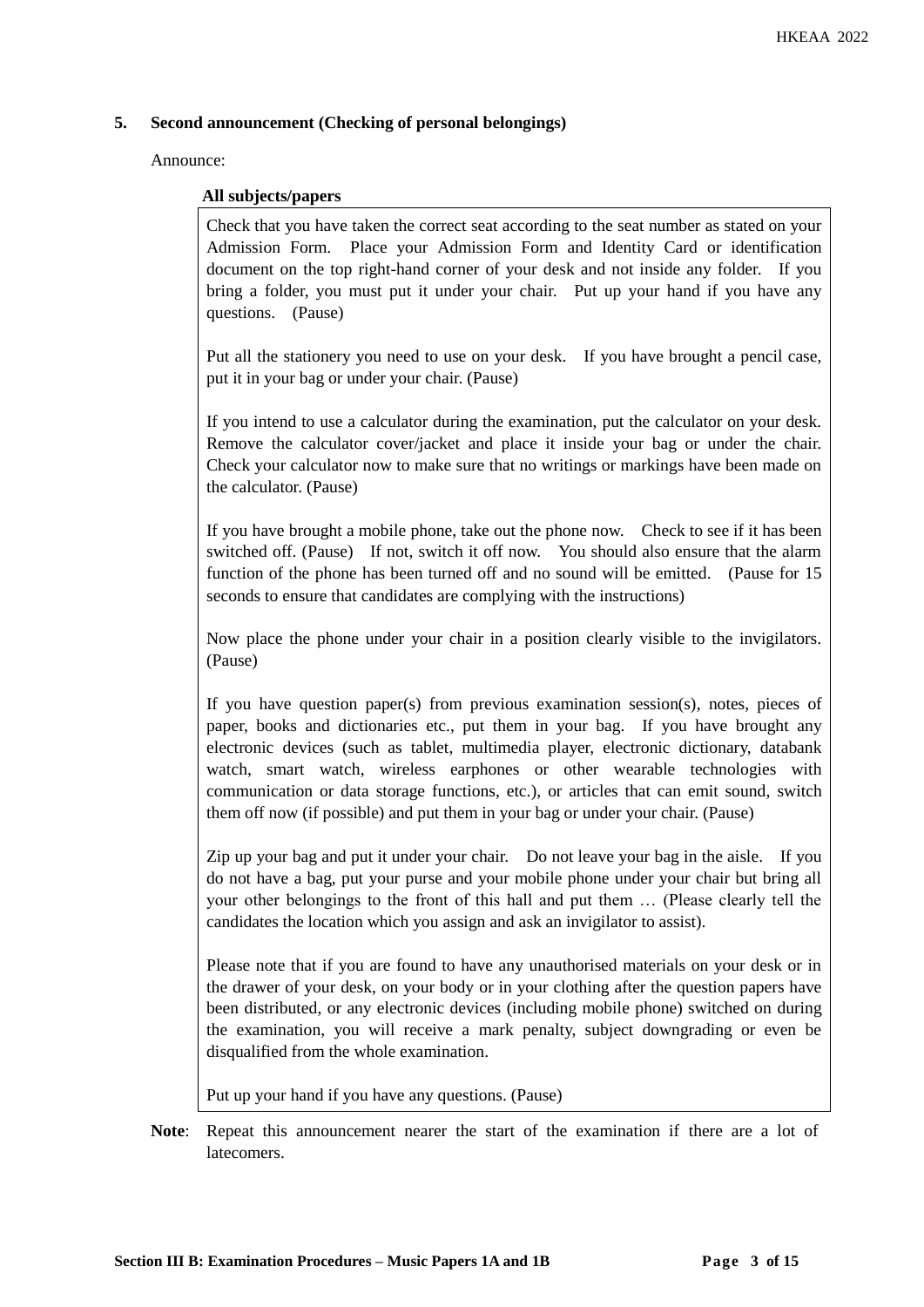The Centre Supervisor should ask the invigilators to check that the candidates follow these instructions. **Before the examination begins, should no mobile phone be found under a candidate's chair, invigilators may ask the candidate concerned if he/she has brought a mobile phone.**

## **6. Third announcement (Checking of barcode labels)**

### **Music 1A and 1B**

You should have on your desk a barcode sheet. Put up your hand if you do not. (Pause)

Your English name has been printed on the top of the barcode sheet. Each barcode label on the sheet has been printed with your candidate number, centre number, seat number and the subject/paper name. Please check to make sure that you have been given the correct barcode sheet. Put up your hand if you have any questions. (Pause)

Before the start of the listening examination, you will be instructed to write your Candidate Number in the boxes provided on the front cover of the Question-Answer Book. You should copy your Candidate Number from your Admission Form. Moreover, you should stick barcode labels in the designated spaces on the cover and the inner pages of your Question-Answer Book.

If you use a supplementary answer sheet, you should also write your Candidate Number and affix a barcode label in the designated space before the end of the listening examination. Do not fold, scratch or stain the barcode labels.

No extra time will be given to candidates for sticking the barcode labels on after the 'Stop working' announcement.

Each page of the Question-Answer Book and supplementary answer sheets has been printed with a page number. Do not change any of the page numbers or write your answers near them as this might affect the scanning of your script. It should also be noted that answers written in the margins will not be marked.

#### **7. Fourth announcement (Taking attendance)**

#### **Music 1A and 1B**

During the next 20 minutes or so, the invigilators will check your Admission Form and take attendance.

During attendance-taking, the demonstration CD will be played. While the demonstration CD is being played, put up your hand at once if you are not satisfied with the sound effect of the PA system. It is not possible to handle complaints after you have taken the test.

### **8. Fifth announcement (Playing the demonstration CD)**

The Centre Supervisor should instruct the technician to play the demonstration CD and announce:

#### **Music 1A and 1B**

I am now going to play the demonstration CD.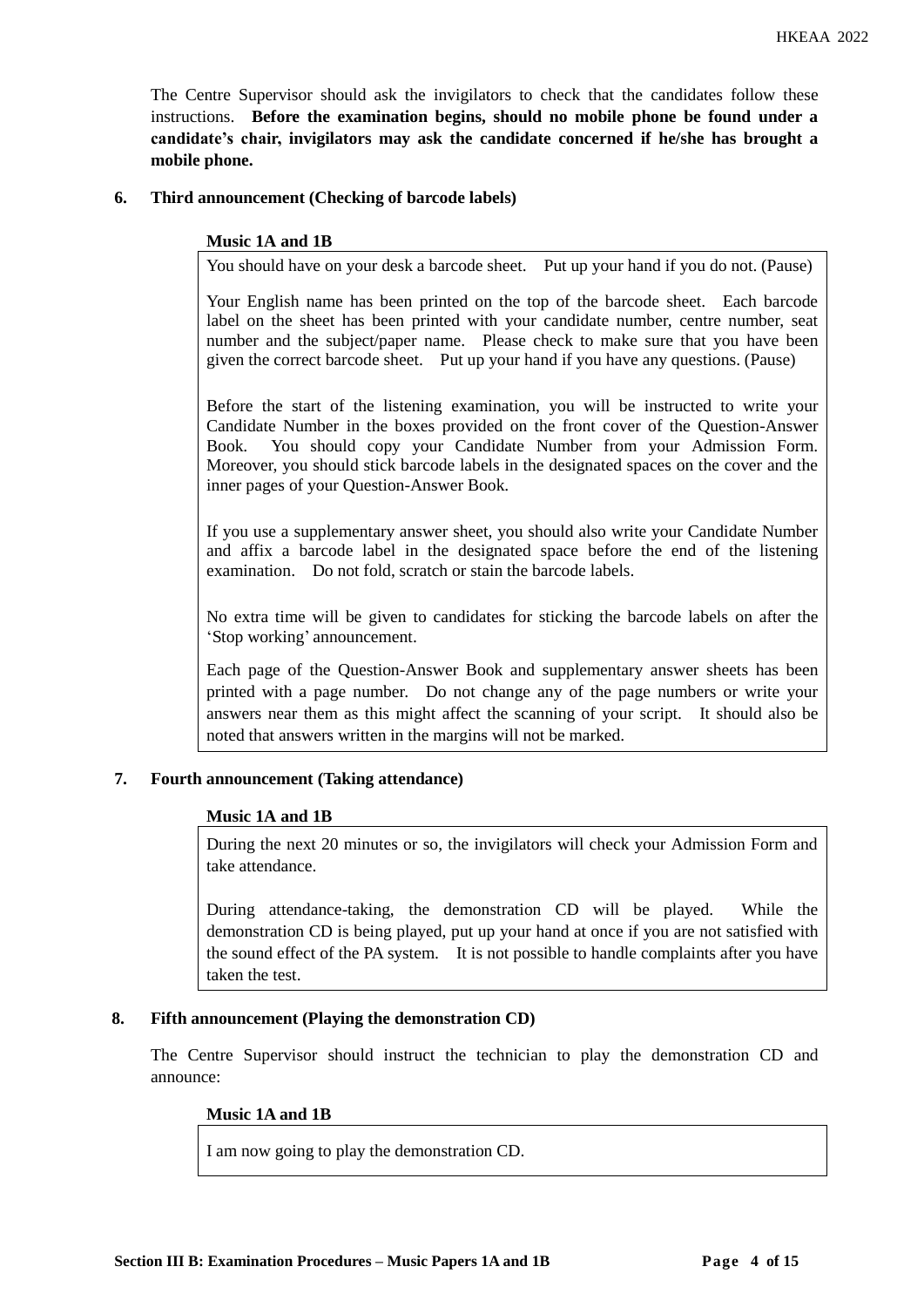# **9. Checking of Admission Forms/Identification Documents and taking of candidates' attendance**

- 9.1 While the demonstration CD is being played, the Centre Supervisor should assign invigilators to start checking candidates' Admission Forms/identification documents and taking attendance. These should be completed before the distribution of Question-Answer Books so that the candidates will not be disturbed once the examination broadcast starts. Please refer to *Section III A Paragraphs 3 and 4 of* **the Centre Supervisor's Handbook** for the procedures about checking of Admission Forms/identification documents.
- 9.2 Ask the invigilators to take the candidates' attendance using the barcode scanner according to the following steps and the instructions in the ASTS User Guide.
	- (1) Invigilators should select 'Attendance Taking' from the Main Menu before they start checking candidates' Admission Forms. They should first check a candidate's Admission Form/identification document, and then scan the barcode printed on the top right-hand corner of the Admission Form and one of the barcode labels on the candidate's barcode sheet.
	- (2) If there are any irregularities (for example, wrong centre candidates, subject not on the Admission Form, candidates without the original Admission Forms etc.), invigilators should verify the candidates' identities, and then report the case to the Centre Supervisor, bringing along the candidates' Admission Forms (or identification documents for candidates without Admission Forms) in accordance with the instructions in the 'ASTS User Guide'.
	- (3) After taking candidates' attendance, invigilators should place the scanner on the cradle for data transmission.
- 9.3 During attendance taking, invigilators should make sure that they duly attend to candidates who have problems with the sound effect of the PA system. For example, by adjusting the volume of the PA system or close the windows of the examination centre.
- 9.4 At the end of the demonstration CD, announce:

# **Music 1A and 1B**

This is the end of the demonstration CD. Please wait for further instructions.

#### **10. Sixth announcement (Checking of Question-Answer Books and start of the examination)**

- 10.1 Open the examination CD packet and give the examination CD to the technician. Please remind him/her not to start the examination CD until he/she is instructed to do so.
- 10.2 The Centre Supervisor should check carefully whether the Question-Answer Books are **for the correct session**. The Centre Supervisor should then unseal and **open the packets of Question-Answer Books in front of the invigilators and candidates**.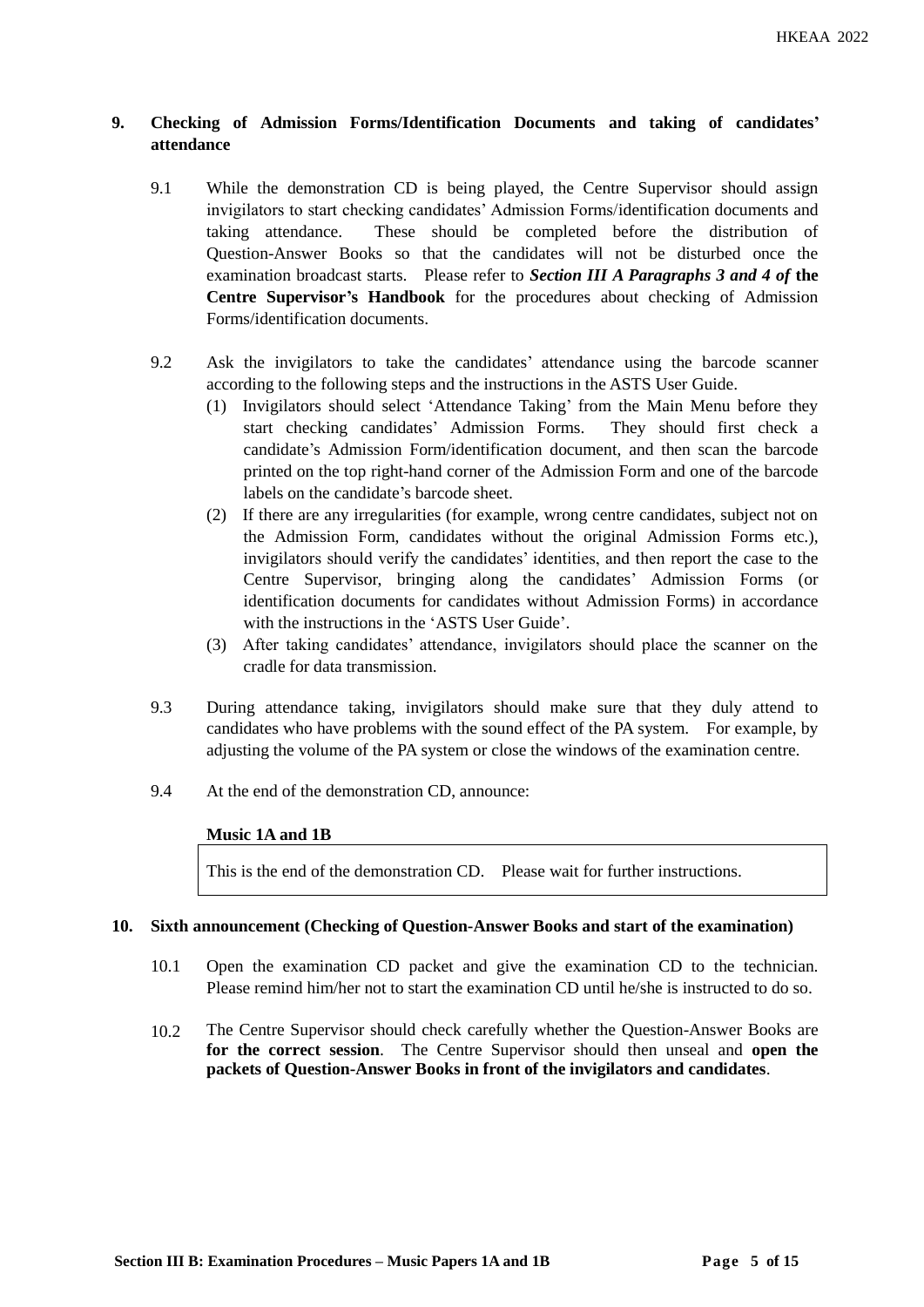10.3 After ensuring that there are sufficient copies for distribution, announce:

### **Music 1A and 1B**

The Question-Answer Book will be distributed now. Make sure you have put away all unauthorised articles; otherwise you will be penalised. (Pause to allow sufficient time, say 10 seconds, for candidates to put away their unauthorised articles)

Do not turn over your Question-Answer Book and do not start writing until you are told to do so.

The Centre Supervisor should then give the Question-Answer Books to the invigilators and instruct them to distribute the papers to the candidates, with **the cover of the Question-Answer Books facing up**. If an invigilator finds any writing on a candidate's rough-work sheet during the distribution of Question-Answer Books, he/she should collect the rough-work sheet immediately and replace it with a new one.

- 10.4 The Centre Supervisor should also **check if there is any Special Notice** which contains last-minute messages to candidates. The Special Notice, if any, is in a **bright yellow envelope** (see *Specimen 9*). If there is a Special Notice for the session, make an announcement according to the instructions in the Special Notice and write down the contents of the Special Notice on the blackboard for the candidates' reference, particularly the latecomers.
- 10.5 After the distribution of the Question-Answer Books and before the start of the examination, the Centre Supervisor should remind candidates to make sure that they do not have any electronic devices (including mobile phones) switched on or on their desk or body. The Centre Supervisor should announce:

# **Music 1A and 1B**

Before the examination begins, make sure that you have switched off your mobile phone, including the alarm function and that you do not have any electronic devices on your desk or your body. (Pause to allow sufficient time, say 30 seconds, for candidates to do the final check)

You should have on your desk a Question-Answer Book. Put up your hand if you do not. (Pause) Do not open it until you are told to do so. I repeat, do not open the Question-Answer Book until you are told to do so.

#### 10.6 **Closing of entrance(s)**

Ask an invigilator to close the entrance(s) to the examination hall.

10.7 Before the start of the examination, the Centre Supervisor should remind candidates to make sure that they do not have any electronic devices (including mobile phones) switched on or on the body. Then ask the candidates to open the Question-Answer Books to **check the number of pages/questions**. However, this should only be done **in the minute prior to the starting time.**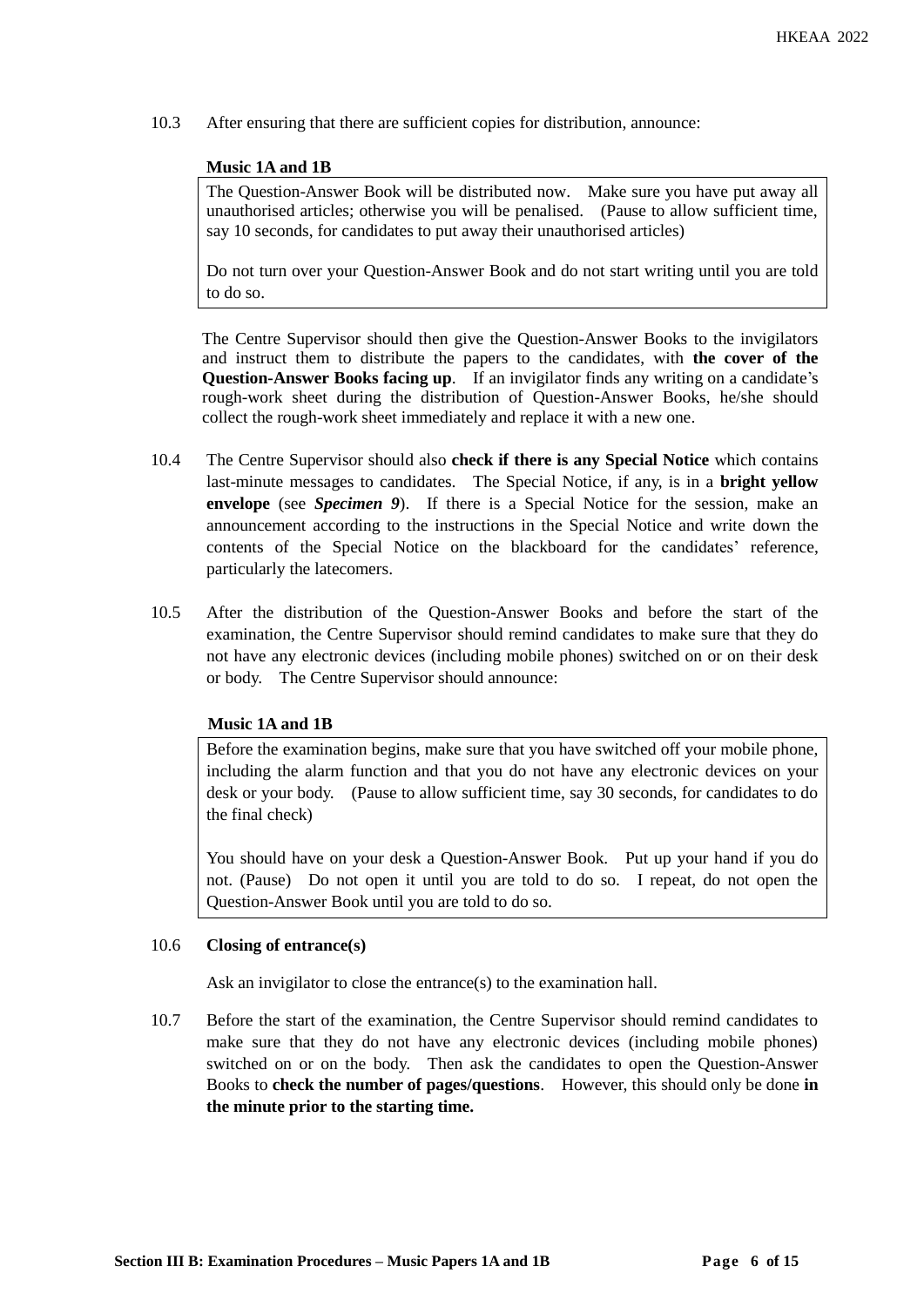Announce:

## **Music 1A and 1B**

Check your Question-Answer Book to see that there are no missing questions. Words like **'End of Paper' or 'End of Section'**should appear after the last question. (Pause)

# **Close the Question-Answer Book after checking.**

Now write your Candidate Number in the space provided on page 1 of your Question-Answer Book. (Pause for 10 seconds)

Now, affix barcode labels in the designated spaces on the cover and the inner pages of your Question-Answer Book according to the Instructions on the cover. (Pause for 10 seconds)

# **11. Seventh announcement (Start of the examination)**

11.1 If there are no questions from the candidates, the Centre Supervisor should give the signal to begin by announcing:

### **Music 1A and 1B** (leaving early is **not** allowed)

You are reminded that the examination CD of this paper will be played ONCE only. No candidate will be allowed to leave early in this examination session. Put up your hand if you have any questions.

Now open your Question-Answer Book. I am now going to play the examination CD.

- 11.2 Instruct the technician to play the examination CD.
- 11.3 The instructions on the examination CD will be as follows:

#### **Music 1A and 1B**

 $\star$ 

# **Hong Kong Diploma of Secondary Education Examination 2022 Music Paper 1 (Listening)**

Answers must be written on the Question-Answer Book. You are allowed to write while the music is being played.

We will begin with the paper: Listening .

Part A / Part B, Excerpt 1 will start in 1 minute..

Excerpt 1. First playing. (Music)

— Excerpt 2/3/4/5…. First/Second… playing. (Music)

 $\star$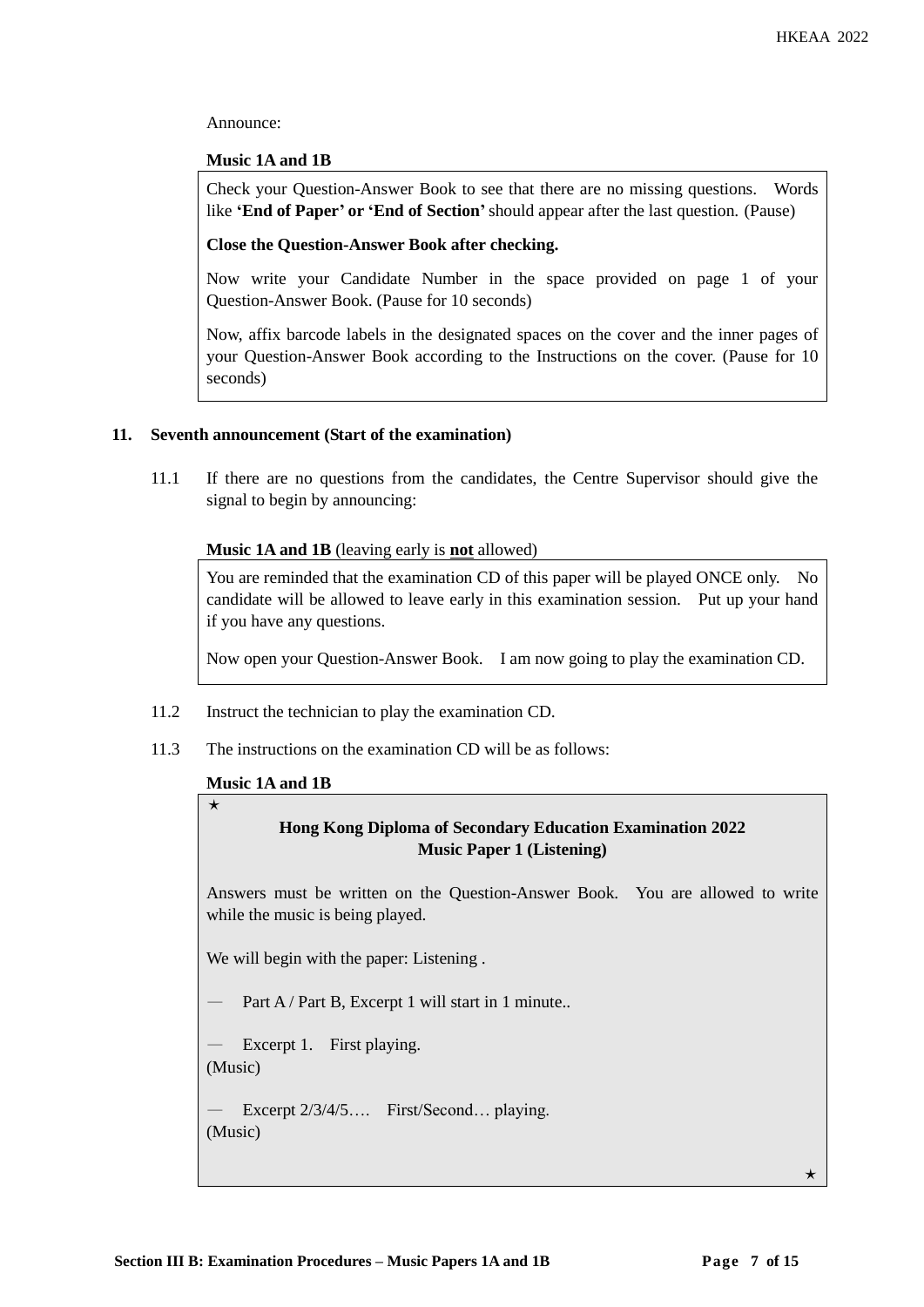11.4 When the examination CD is started, the Centre Supervisor should write the actual starting time and the duration of the examination on the blackboard for the information of candidates and invigilators, and record the times on the Sessional Report (for elective subjects) (see *Specimen 20C*). The duration of Part A and Part B is about 75 minutes each. The Centre Supervisor should avoid the practice of writing up the starting and finishing times in advance, and should do this **only** when the precise times are known. If the hall has a clock visible to the candidates and is functioning properly (see **Notes** below), the Centre Supervisor should time the examination according to this clock. The Centre Supervisor may also refer to the digital timer available on the computer desktop of PECSS. Apart from providing a countdown of the examination time, the timer also provides reminders of the last 15 minutes, last 5 minutes and end of the examination session. The Centre Supervisor must ensure that candidates are given the full amount of time as specified on the Question-Answer Book. No extra time should be given to the candidates for reading the Question Paper or for any other reason without specific instructions from the HKEAA.

# **Notes:**

- 1. The Centre Supervisor should check whether the hall clock is functioning properly before the start of the examination. If not, candidates should be reminded not to refer to the clock during the examination.
- 2. If there are two clocks inside the hall (say one in front of the hall and one at the back), the Centre Supervisor should use the one facing the candidates and inform the candidates of the clock he/she is using for timing the examination in order to avoid misunderstanding.
- 11.5 The examination CD should only be played once. The reserve CD should not be used unless the examination CD cannot function normally. If the reserve CD is replaced after the start of the listening examination, the Centre Supervisor should report the incident on Report Form SR4g stating the reason, the time when it happened and other details.
- 11.6 The Centre Supervisor should refer to the description of the track sequence on the CD cover.
- 11.7 In the event of **malfunctioning of the examination CD during the broadcast of the listening***,* the Centre Supervisor should record the track number where the broadcast stops, and ask the candidates to close their Question-Answer Books. The Centre Supervisor should then replace the faulty CD with the reserve CD, and ask the technician to locate the track where it stops on the reserve CD. The Centre Supervisor should play from the beginning of the track where the broadcast stopped.
- 11.8 In the event of **malfunctioning of the build-in CD player of the PA System during the broadcast of the listening**, the Centre Supervisor should record the track number where the broadcast stops, and ask the candidates to close their Question-Answer Books. The backup equipment for CD playback connected to the PA system should then be used. The Centre Supervisor should play from the beginning of the track where the broadcast stopped.
- 11.9 In the event of **malfunctioning of the PA System during the broadcast of the listening**, the Centre Supervisor should contact the HKEAA via the PECSS immediately.
- 11.10 The Centre Supervisor should report all the details of the incident concerning the malfunctioning of the examination CD, CD player or PA System on Report Form SR4g.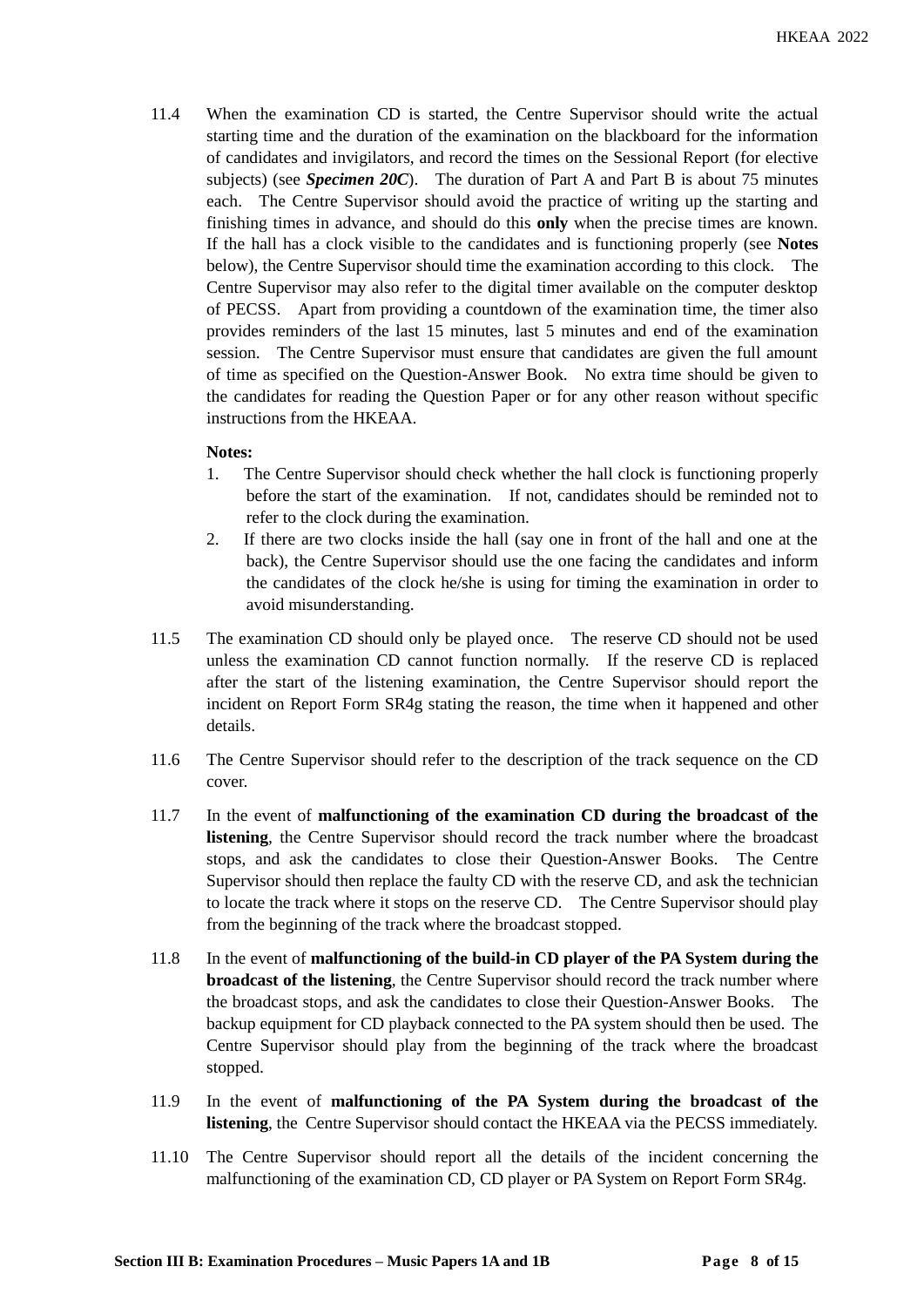11.11 Candidates who arrive after the examination CD has started to play should be assigned to a spare seat near the entrance so as to avoid any disturbance to other candidates. The Centre Supervisor should instruct an invigilator to obtain the personalised barcode sheets from the original seats of the latecomers and take their attendance at the end of the examination but before the collection of answer scripts. The candidates concerned should be reminded to write their Candidate Number and affix barcode labels in the designated spaces on their Question-Answer Book. Please refer to *Section III A paragraphs 4.1 - 4.2* of the **'Centre Supervisors' Handbook'** regarding the procedure of updating absentees' and latecomers' record to the ASTS programme.

### **B. Procedures after the Start of the Examination**

#### **12. Collecting Question-Answer Books from vacant seats**

12.1 After all the musical passages of Part A and Part B have been played, ask the invigilators to collect the Question-Answer Book/barcode sheet from each vacant seat and return them to the Centre Supervisor. The Centre Supervisor is advised to put the blank Question-Answer Books inside a designated box/plastic bag to avoid mixing them up with the candidates' scripts to be collected at the end of the examination. The barcode sheets of the absentees should be put inside the barcode sheet envelope (see *Specimen 30B*).

The Centre Supervisor should ask the invigilators to select 'Recording Absentees' from the Main Menu of their barcode scanner, scan the barcode sheets of the absentees, and upload the absentees' records to the ASTS programme before the absentees' barcode sheets are put inside the barcode sheet envelope (see *Specimen 30B*).

- 12.2 The school can retain the surplus Question Papers (including Question-Answer Books).
- 12.3 In the case of a candidate **requesting to have another Question-Answer Book**, the request should not normally be accepted. Supplementary answer sheets should be supplied.

# **13. Early leavers**

- 13.1 Early leave is not allowed for the Listening papers and Multiple-Choice papers (i.e. Music Paper 1/Mathematics Compulsory Part Paper 2/Economics Paper 1).
- 13.2 For other subjects/papers, candidates may leave the examination room after the first 30 minutes of the session to 15 minutes before the end of the session. Candidates wishing to leave during the permitted time must raise their hand to summon an invigilator. Before a candidate is given permission to leave, the invigilator should ensure that (1) the candidate number has been put down and barcode labels have been affixed in the designated spaces of the answer script even if no attempt has been made to answer any questions; and (2) the question number box on each page of the answer script has been marked. **Early leavers are not allowed to take away the Question Papers.**
- 13.3 The Centre Supervisor should report in detail (time of the incident, circumstances, etc.) any candidate who has left the examination room without permission or who has taken away the Question Paper on Report Form SR4g (see *Specimen 23A*).
- 13.4 If a candidate claims to be sick and wishes to leave outside the permitted time, he/she should state his/her reasons on Report Form SR4g for follow up by the HKEAA. He/she has to write his/her name and address in the space provided on the form. Please complete the attendance taking for the candidate and follow the script collection procedures as described in *paragraph 13.2* before letting the candidate leave.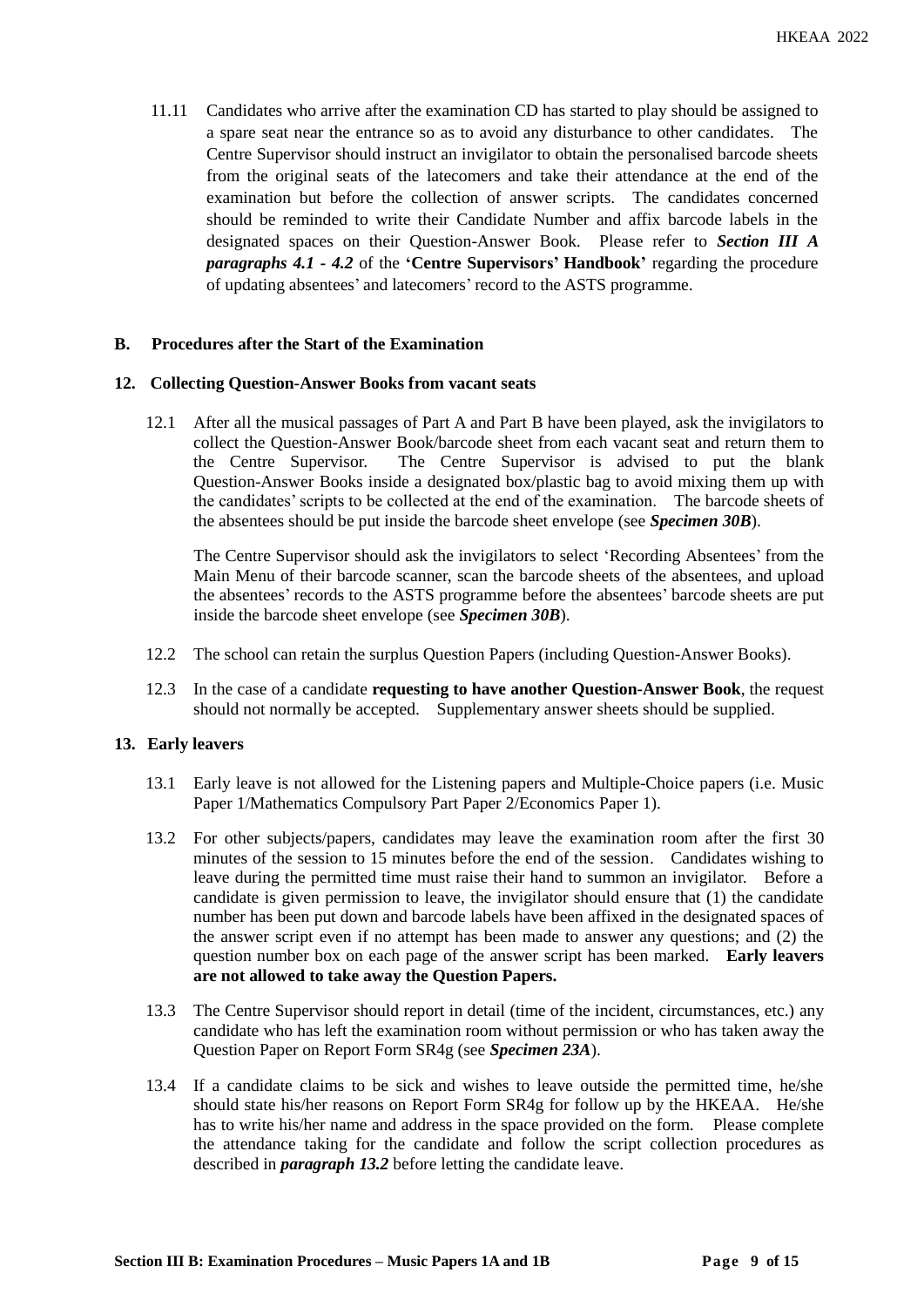13.5 The Question Papers and answer scripts of early leavers should be left on the candidates' desks. **The answer scripts should be collected at the end of the session together with those of other candidates** and placed in the appropriate script envelope while the Question Papers can be treated as ordinary surplus Question Papers which can be kept by schools.

### **14. Questions raised by candidates**

Please refer to *Section III A paragraph 5* for details.

#### **15. Toilet arrangements**

Please refer to *Section III A paragraph 6* for details.

### **16. Eighth announcement (Reminding candidates of the time left)**

#### 16.1 **Final excerpt playing of the examination CD**

In Part A or Part B, after the final playing of all excerpts, the Centre Supervisor should pay attention to the time left. The announcements on the CD will be as follows:

#### **Music 1A and 1B**

 $\star$ 

All the musical passages in Part A/Part B have been played. You now have minutes left before the end of the examination. Please use the remaining time to answer the questions.  $\star$  and the contract of the contract of the contract of the contract of the contract of the contract of the contract of the contract of the contract of the contract of the contract of the contract of the contract of the

# *\* Note: If the remaining time announced in the CD is less than or equal to 5 minutes, please proceed to the announcement in paragraph 16.3.*

At this moment, the Centre Supervisor should announce:

# **Music 1A and 1B**

You are not allowed to leave the examination room until you are told to do so.

Make sure you have written your Candidate Number and stuck barcode labels in the designated spaces of the Question-Answer Book.

No extra time will be given to candidates for sticking the barcode labels after the 'Stop working' announcement.

16.2 Five minutes before the end of the examination, the announcements on the CD will be as follows:

 $\star$ 

You have 5 minutes left.

 $\star$ 

16.3 At this moment, the Centre Supervisor should announce:

#### **Music 1A and 1B**

Make sure you have written your Candidate Number and stuck barcode labels in the designated spaces on the Question-Answer Book and all supplementary answer sheets.

**Remember to enter the question number and mark the question number box on all appropriate pages.**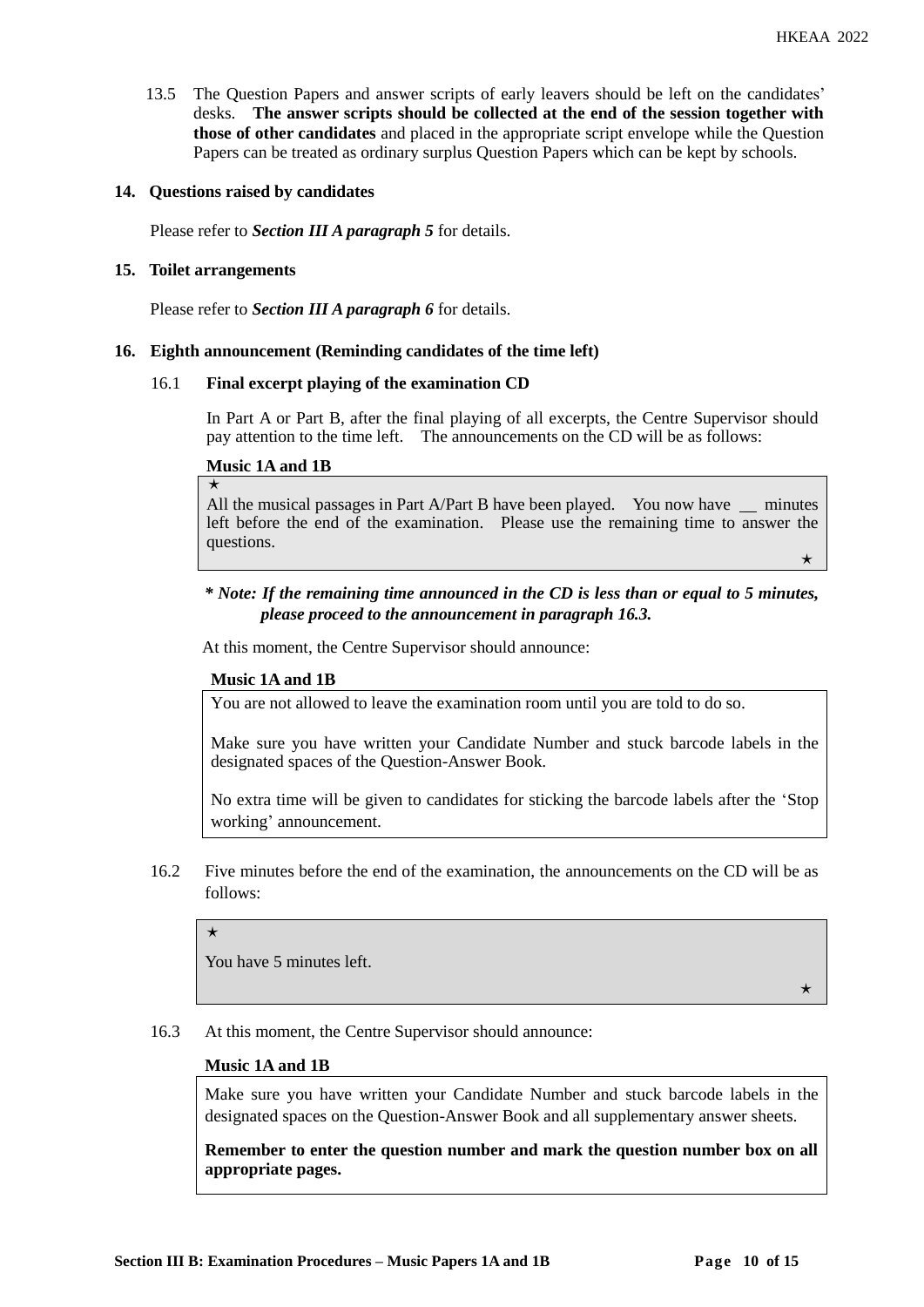$\rightarrow$ 

Cross out all unwanted materials. You will *NOT* be allowed to work on your Question-Answer Book and supplementary answer sheets including affix barcode labels, using an eraser, filling in question numbers or holding any stationery after the 'Stop working' announcement.

# 16.4 **End of the examination CD**

At the end of the examination, the announcements on the examination CD are:

#### **Music 1A and 1B**

 $\star$ This is the end of Part A / Part B.

16.5 Ask the technician to stop the examination CD.

#### **17. Ninth announcement ('Stop working' instruction)**

17.1 When time is up, announce:

# **Music 1A and 1B**

The time now is \_\_\_\_\_\_\_\_. Time is up. Stop working. Put down all your stationery. **(Pause for 10 seconds to ensure that all candidates are complying with the instructions^)**

Do not pack your personal belongings until you are told to do so. Close your Question-Answer Book. You must not work on your answers or affix barcode labels now, otherwise you will receive a mark penalty. (Pause)

If you have supplementary answer sheets, tie them in your Question-Answer Book with the piece of string provided. Put your Question-Answer Book next to the unused barcode labels. They will be collected separately.

Make sure your identification document and Admission Form do not get mixed up with your script.

- **^** During the 10-second pause after *'Put down all your stationery'* is announced, the Centre Supervisor should stay on the stage to ensure that the candidates follow the instructions and invigilators should check if any candidates are still working on their answer scripts (including writing, erasing/crossing out answers, holding any stationery, affixing barcode labels or filling in question numbers).
- 17.2 For handling cases of candidates disobeying the 'Stop working' instruction, please refer to *Section IV paragraph 19*.
- 17.3 The Centre Supervisor should announce:

#### **Music 1A and 1B**

Your Question-Answer Book will be collected now. Stay in your seat until you are told to leave.

While collecting the answer scripts, if you are found not having stuck a barcode label on the cover of the Question-Answer Book, to facilitate scanning, the invigilator will let you stick the label on the cover under supervision. You are required to complete a report form.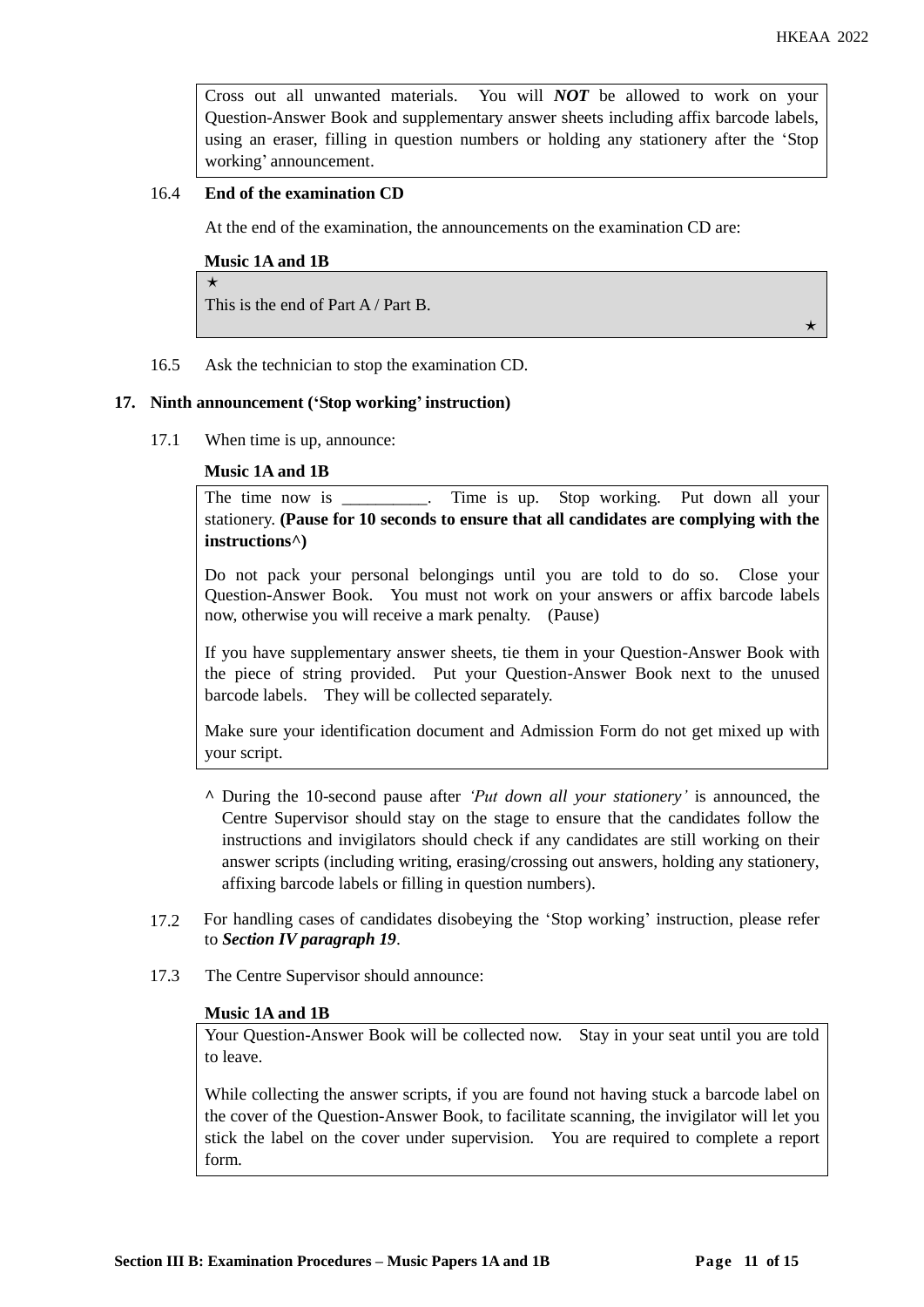## **18. Collection of answer scripts and barcode sheets**

- 18.1 The Centre Supervisor should assign the invigilators to collect separately the Question-Answer Books and the barcode sheets (with/without remaining barcode labels), etc.
- 18.2 While collecting the Question-Answer Books, if an invigilator discovers that **a candidate has not put down his/her candidate number on the cover of the Question-Answer Book, the candidate can be allowed to write his/her candidate number on the cover only under the supervision of the invigilator.**
- 18.3 While collecting the Question-Answer Books, if an invigilator discovers that **a candidate has not stuck a barcode label on the cover of his/her Question-Answer Book, to facilitate scanning, the candidate should be asked to stick a barcode label on that cover under the supervision of the invigilator. A report must be made on Report Form SR4b after the examination. The candidate should be asked to sign the report form before leaving the examination room.**

#### **19. Checking of answer scripts collected**

- 19.1 The answer scripts should be collected in candidate number order, with the smallest candidate number on top.
- 19.2 Ask the invigilators to scan the barcode labels on the scripts, including those using spare barcode labels. After scanning all answer scripts, invigilators should place the barcode scanners on the cradle for data transmission.
- 19.3 **The Centre Supervisor should check the 'Summary Report' and the 'Discrepancy Report' in the ASTS programme to ensure that the number of candidates present tallies with the number of collected scripts.** If there is a discrepancy between the attendance records and the scripts' records, the relevant information will be shown in the 'Discrepancy Report' in the ASTS programme. The Centre Supervisor should investigate the irregularities immediately. Please refer to the 'ASTS User Guide' where necessary.
- 19.4 If, at the time of scanning the barcode labels on the scripts, an invigilator discovers that a candidate has not stuck any barcode label on the cover of the Question-Answer Book, the Question-Answer Book need not be scanned. The matter must be reported to the Centre Supervisor immediately and recorded on Report Form SR4b. The case will be shown in the 'Discrepancy Report' of the ASTS programme.

The Centre Supervisor should, under the page of 'Answer Script', select the relevant candidate and click 'Edit' manually to update the script record. The candidate's script record should be updated as follows:

- (i) from '0/1' to ' $\checkmark$ ' (for examinations using 1 answer book)
- (ii) from '1/2' to ' $\checkmark$ ' (for examinations using 2 answer books and 1 answer book has been scanned while the other cannot be scanned)
- (iii) from '0/2' to ' $\checkmark$ ' (for examinations using 2 answer books and both answer books cannot be scanned).

The completed Report Form SR4b and the Question-Answer Book should be placed in the **Envelope for Special Reports & Related Scripts/Answer Sheets**.

19.5 The Centre Supervisor should put down the total number of scripts collected in the appropriate spaces on the Sessional Report (for elective subjects).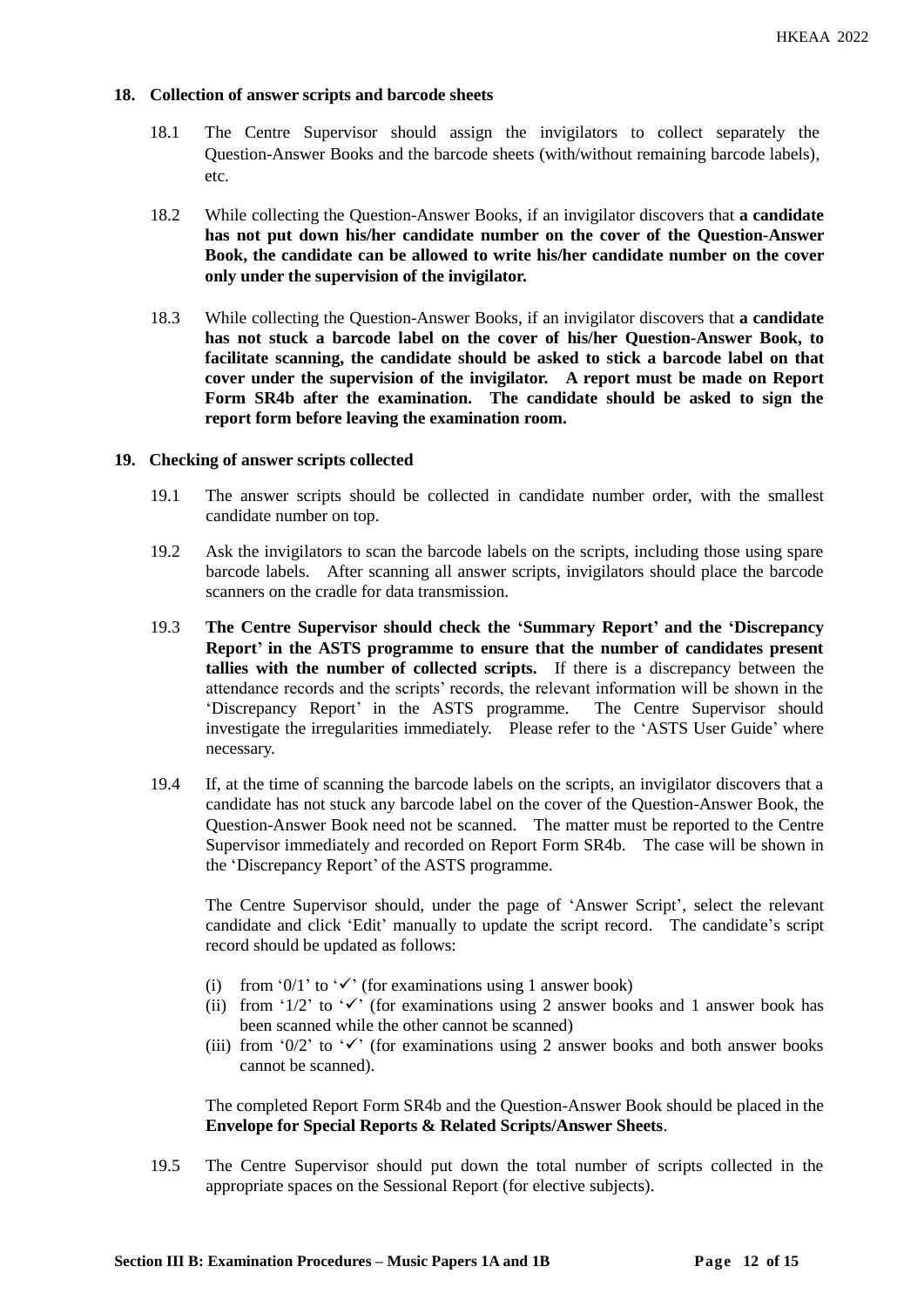# **20. Tenth announcement (Dismissal of candidates)**

20.1. On completion of the collection and checking of the answer scripts, announce:

# **Music 1A**

The examination of Paper 1B of this subject will be held at \_\_\_\_\_\_. Please come back 15 minutes before the start of the examination. You may now pack your personal belongings. Make sure you have your Admission Form, identification document and other personal belongings. You may now leave.

# **Music 1B**

You may now pack your personal belongings. Make sure you have your Admission Form, identification document and other personal belongings. You may now leave.

20.2 In the case of a candidate reporting any irregularity concerning the examination, the Centre Supervisor should record the details of the irregularity on Report Form SR4g so that follow-up action can be taken by the HKEAA.

# **C. Report Forms**

# **21. If the Centre Supervisor wishes to make a report about the conduct of the examination, he/she can use the following report forms:**

- Form SR1 ― Candidates without Admission Form/Identification Document
- Form SR3 Candidates Attended the Wrong Examination Centre/ Subject/Paper/Module/Language Version not on Admission Form
- Form SR4g ― Examination Irregularities (cheating/insufficient papers/candidates' disobeying the 'Stop working' instructions, etc.)
- Form  $SR4b$  Examination Irregularities (Barcodes)
- Form  $SR4c$  Examination Irregularities (Calculators)
- Form SR4p ― Examination Irregularities (Mobile Phones/Electronic Devices/Sounding Devices)
- Form SR4t Candidates Going to the Toilet<br>• Form SR4i Examination Irregularities (Inv
- Examination Irregularities (Invigilators)
- Sessional Report (for elective subjects)

# **22. Completing the Sessional Report (for elective subjects)**

The Sessional Report (for elective subjects) should be completed by the Centre Supervisor and two invigilators (including one invigilator not provided by the centre school). This report need not be returned daily. It should be returned to the Scripts Collection Centre after the very last HKDSE examination session in the centre.

# **23. Packing of scripts and examination materials**

23.1 The Centre Supervisor should refer to the Script Envelope Summary (see *Specimen 26B*) for the number of pre-printed script envelopes provided to the centre. The Question-Answer Books should be placed in the appropriate script envelopes (see *Specimen 26A*) in candidate number order according to the candidate number ranges printed on the script envelope labels. The number of scripts inside should be written on each of the envelopes. Each envelope should be sealed with a piece of Security Adhesive Tape. The Centre Supervisor and one invigilator should then sign on the flap of the envelope across the tape (see *Specimen 27*). The envelopes must be tied with a piece of string for carrying purposes.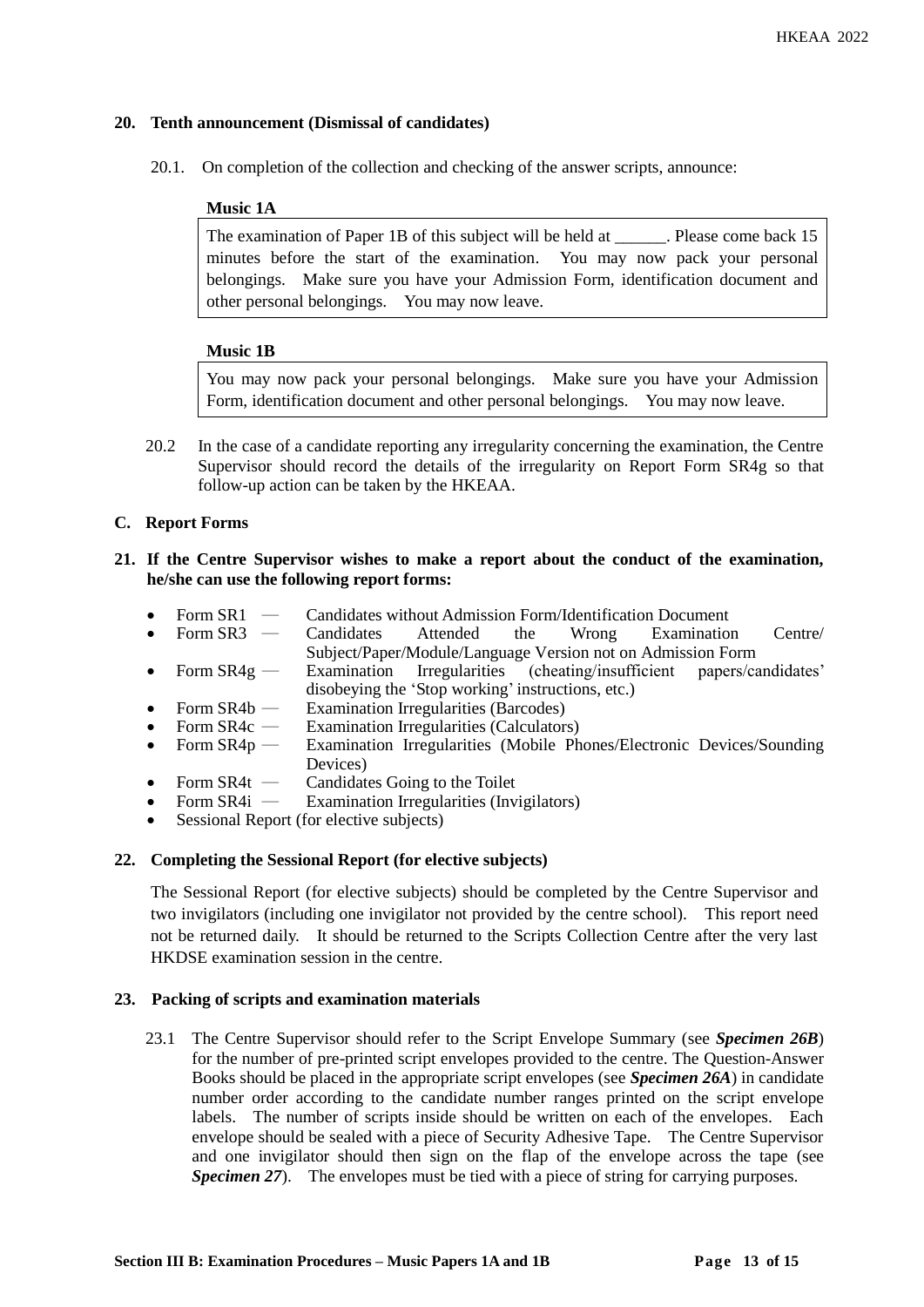# 23.2 **Items to be placed in the normal script envelopes:**

## **Scripts/answer sheets of**

- (1) candidates who are present (including latecomers, early leavers and additional candidates);
- (2) candidates who cannot produce their Admission Forms but can produce their identification documents and the candidate numbers claimed can be verified;
- (3) candidates whose Admission Forms do not bear their photographs and who cannot produce their identification documents but their personalised barcode sheets can be found at the centre;
- (4) candidates who have disobeyed the 'Stop working' instruction;
- (5) candidates whose calculators do not have the 'H.K.E.A.A. APPROVED' or 'H.K.E.A. APPROVED' label but the calculators are on the Permitted List.

#### 23.3 **Scripts/Reports to be placed in the Envelope for Special Reports and Related Scripts (where appropriate):**

- (1) scripts of candidates who are suspected of cheating and the cribs (if any);
- (2) scripts of candidates who have attended a wrong centre;
- (3) scripts of candidates who cannot produce their Admission Forms and/or valid identification documents and their personalised barcode sheets cannot be found at the centre;
- (4) scripts of candidates who have taken a subject/paper/module/language version not listed on the Admission Form;

Candidates who use spare barcode sheets

- (5) scripts of any other candidates who use spare barcode sheets/who are not given any barcode sheets;
- (6) scripts of candidates who cannot produce their Admission Forms and valid identification documents but their personalised barcode sheets can be found at the centre;
- (7) question-answer books with candidate number written but no barcode label stuck on the cover ;
- (8) Report Forms SR1, SR3, SR4g, SR4b, SR4c, SR4p, SR4t\* or SR4i (if any);
- (9) candidates' calculators which do not have the 'H.K.E.A.A. APPROVED' or 'H.K.E.A. APPROVED' label and which are **NOT** on the Permitted List.
- Report Forms SR4t need not be returned daily. They should be returned to the HKEAA on the last examination day of the centre.

# 23.4 **Items to be placed in a clear plastic bag:**

- (1) Calculators Form;
- (2) Declaration Forms on Health for candidates and examination personnel.
- 23.5 Rough-work sheets and barcode sheets (unused barcode sheets and those collected from candidates) should be placed separately in the rough-work sheet envelopes (see *Specimen 30A*) and barcode sheet envelopes (see *Specimen 30B*).

# **24. Return of answer scripts to the collection centre**

- 24.1 Answer scripts and related documents should be returned daily to the Scripts Collection Centre preferably **within one hour** after the last session of the examination day.
	- (1) Question-Answer Books (in script envelopes);
	- (2) Rough-work sheets (in rough-work sheet envelopes) (if any);
	- (3) Barcode sheets (in barcode sheet envelopes);
	- (4) Calculators Form;